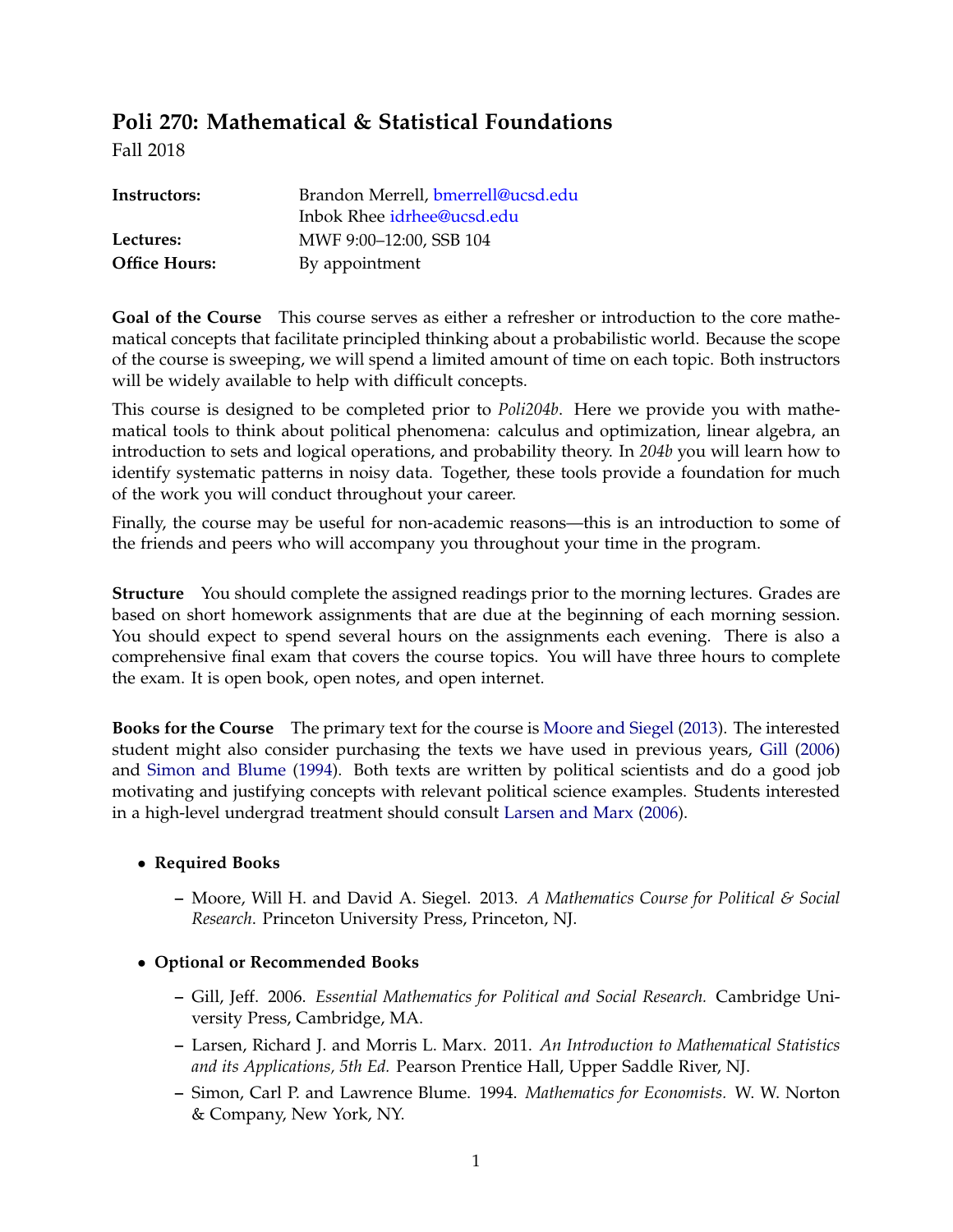**Software for the Course** Throughout the course we will also focus on bringing you up to speed with the computing tasks that you will be expected to perform as a modern political scientist. Core emphasis is placed on two statistical packages: R and STATA. Both of these are used in *204b* as well as in other classes that you will take at UCSD. We recommend that you obtain a copy of each software package.

- 1. R can be obtained for free for all platforms at this [link.](http://www.cran.r-project.org) Check that you install a "bit-version" that is compatible with your operating system. There are really two options: 32 or 64. If you're uncertain which type of system you have, you can check at the following links:
	- **Mac Users:** Follow this [link.](http://support.apple.com/kb/HT3696)
	- **Windows Users:** Follow this [link.](http://support.microsoft.com/kb/827218)
- 2. All graduate students can use STATA on the computer lab in the social science building (SSB 139). In addition, UCSD runs a [virtual computing lab](http://acms.ucsd.edu/students/VirtualLabsMain.html) with STATA installed that you can access remotely. If you prefer to install a copy of STATA on your personal computer, you can purchase it for the low price of \$395 [here.](http://www.stata.com/order/new/edu/gradplans/campus-gradplan/) If you decide to purchase, we suggest choosing the SE level. Finally, we understand that there are illicit means of obtaining this software, but they come at the risk of hackey-performance, computer viruses, and crippling lawsuits. We don't endorse this.

Finally, we encourage you to use an introductory text for R and Stata. The primary benefit of using a *good* book is that the concepts are presented with an underlying logic – something that frantic google searches and stackoverflow answers may not provide. We regularly consult the following books:

For an introduction to R we recommend [Dalgaard](#page-3-4) [\(2008\)](#page-3-4), available [here.](http://www.amazon.com/Introductory-Statistics-R-Computing/dp/0387790535/ref=sr_1_1?ie=UTF8&qid=1377105121&sr=8-1&keywords=introduction+to+statistics+with+r) This gives a nice introduction to how R handles data and dataframes. A less thorough introduction introduction by John Fox is available [here.](http://www.sagepub.com/upm-data/38502_Chapter1.pdf) Kosuke Imai's new undergraduate text may also be of use to those looking for an applied introduction. It is listed [here,](https://press.princeton.edu/titles/11025.html) but is available cheaper on Amazon. Finally, Stata publishes a good introduction by [Acock](#page-3-5) [here.](https://www.amazon.com/Gentle-Introduction-Stata-Fourth/dp/1597181420)

- **Additional Resources for R**
	- **–** <https://stackoverflow.com/>
	- **–** <https://www.rstudio.com/resources/cheatsheets/>
- **Additional Resources for STATA**
	- **–** <https://www.statalist.org/forums/forum/general-stata-discussion/general>
	- **–** [http://geocenter.github.io/StataTraining/portfolio/01\\_resource/](http://geocenter.github.io/StataTraining/portfolio/01_resource/)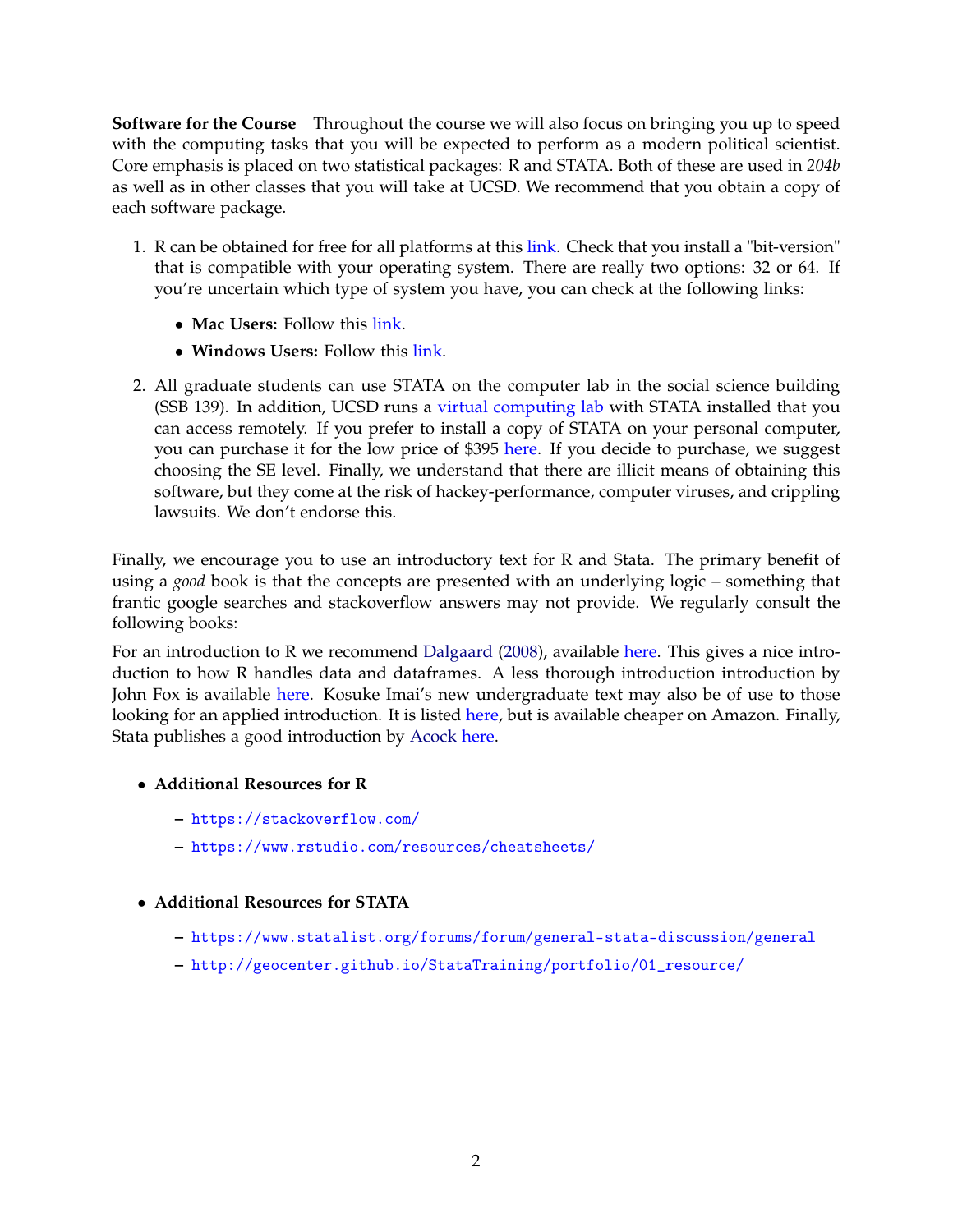## **Course Plan**

**Assumed Knowledge** (We will assume that you are comfortable with these concepts before the course begins. If you are not, please come talk with us—we will be happy to work with you.)

- 1. "Preliminaries," Chapter 1. Moore and Siegel, pp. 1-26.
- 2. "Algebra Review," Chapter 2. Moore and Siegel, pp. 28-41.
- 3. "Functions, Relations, and Utility," Chapter 3. Moore and Siegel, pp. 44-78.
- 4. "Limits and Continuity, Sequences and Series, and More on Sets," Chapter 4. Moore and Siegel, pp. 81-100.

**Meeting 1: Linear Algebra** (Wednesday, September 5, 2:00pm)

- 1. "Fun with Vectors and Matrices," Chapter 12. Moore and Siegel, pp. 273-303.
- 2. "Vector Spaces and Systems of Equations," Chapter 13. Moore and Siegel, pp. 204-326

**Meeting 2: Derivative Calculus** (Friday, September 7, 8:00am)

- 1. "Introduction to Calculus and the Derivative," Chapter 5. Moore and Siegel, pp. 101-116.
- 2. "The Rules of Differentiation," Chapter 6. Moore and Siegel, pp. 117-132.

#### **Meeting 3: Multivariate Derivative and Integral Calculus, 8:00am** (Monday, September 10)

- 1. "The Integral," Chapter 7. Moore and Siegel, pp. 133-151.
- 2. "Multivariate Calculus," Chapter 15. Moore and Siegel, pp. 353-375.
- 3. "Unconstrained Optimization." Chapter 16.1, Moore and Siegel, pp. 376-382.
- 4. "Constrained Optimization: Equality Constraints," Chapter 16.2, Moore and Siegel, pp. 383-391.

#### **Meeting 4: Introduction to Probability** (Wednesday, September 12, 8:00am)

- 1. "An Introduction to Probability," Chapter 9. Moore and Siegel, pp. 173-197.
- 2. "Probability Theory," Chapter 7. Gill, pp. 284-330.

#### **Meeting 5: Discrete Probability Functions** (Monday, September 17, 8:00am)

- 1. Chapter 10. Moore and Siegel, pp. 198-229.
- 2. "Discrete Random Variables," Chapter 3. Larsen and Marx, pp. 148-161.
- 3. "Random Variables," Chapter 8. Gill, pp. 330-383.